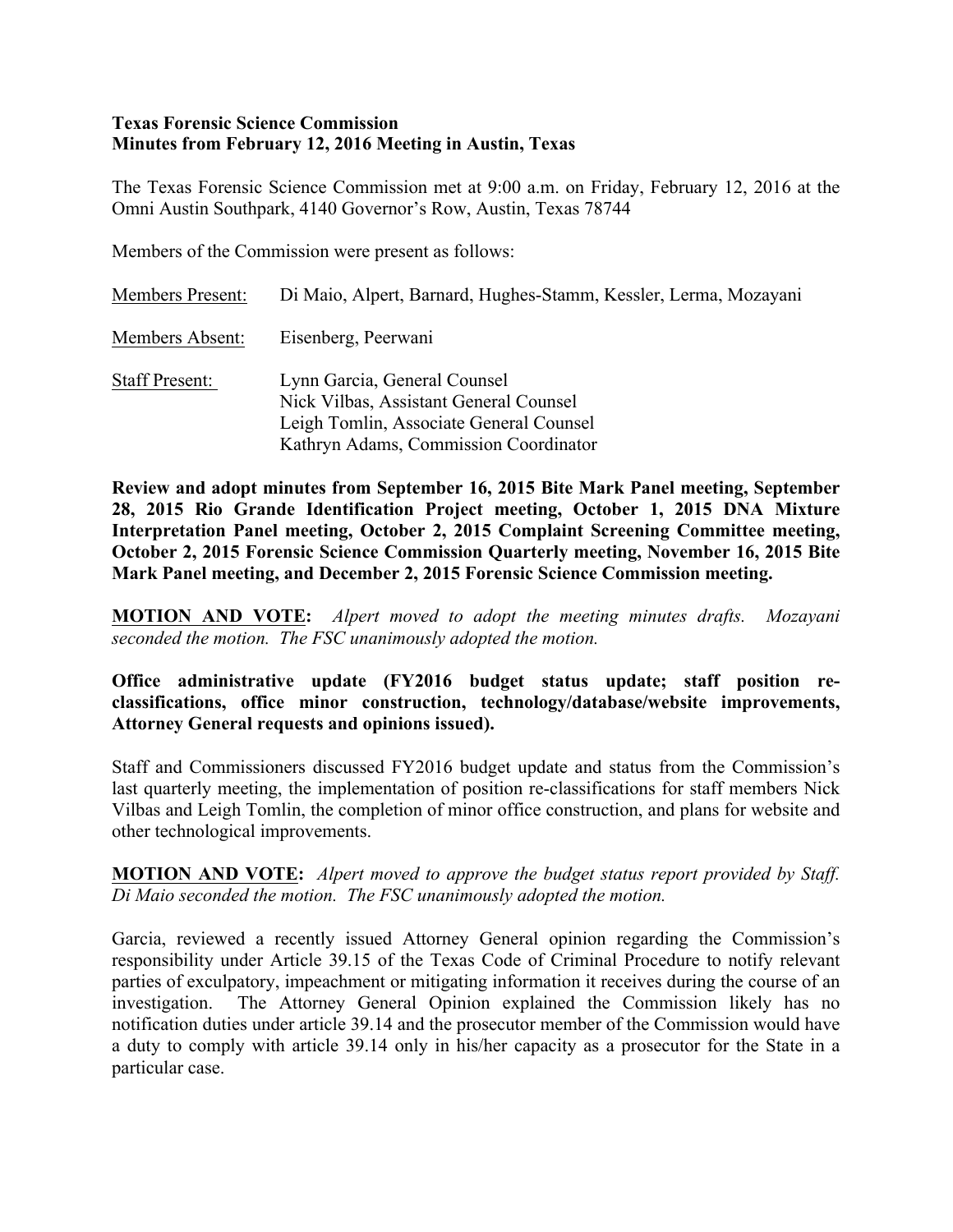**Discuss and consider recommendations from complaint screening committee concerning pending complaints and laboratory self-disclosures and all complaints or self-disclosures received through January 29, 2016.** 

Members discussed the option of immediately forwarding any DNA mixture cases staff receives to the DNA Mixture Triage Team so they may be vetted in a timely manner with other DNA mixture cases. Staff requested the Commission's General Counsel have the discretion to forward any DNA mixture cases that do not have other forensic issues to the DNA Mixture Triage Team.

**MOTION AND VOTE:** *Barnard moved to direct staff to send any DNA mixture cases that do not allege other forensic issues to the DNA Mixture Triage Team. Alpert seconded the motion. The FSC unanimously adopted the motion.* 

## **Pending Disclosure from October 2, 2015 meeting**

## #2012.15.02 Austin Police Dept. Crime Lab (Crime Scene Reports)

The Austin Police Department Crime Laboratory self-disclosed a nonconformance in the laboratory's crime scene department where a crime scene technician failed to issue reports in 121 field cases.

Bill Gibbens, APD Laboratory Director, provided comments to Commissioners. Gibbens explained the laboratory, in response to the incident, addressed root causes identified in the laboratory's reporting process and all affected parties have been notified.

**MOTION AND VOTE:** *Kessler moved to take no further action on the disclosure given the results of the laboratory's root cause analysis and corrective actions implemented by the laboratory. Mozayani seconded the motion. The FSC unanimously adopted the motion.*

#### **Disclosures Received as of February 1, 2016**

#### #2016.15.05 DPS—Weslaco (Latent Print)

DPS Weslaco self-disclosed an incident in the laboratory's latent print section where an analyst excluded a suspect who was later identified as the source of a latent palm print.

Brady Mills, DPS Deputy Assistant Director, addressed the complaint and explained the examiner has resigned and the internal investigation and case review in the matter is ongoing.

**MOTION AND VOTE:** *Alpert moved to table the disclosure pending final results of the case evaluation currently being conducted by the laboratory. Kessler seconded the motion. The FSC unanimously adopted the motion.*

## #2016.15.06 Corpus Christi Police Department (Latent Print)

The Corpus Christi Police Department Crime Laboratory self-disclosed this issue related to an incident in the laboratory's latent print section where an analyst erroneously identified a latent print on a CTS Latent Print Proficiency Test. As part of the laboratory's response, the laboratory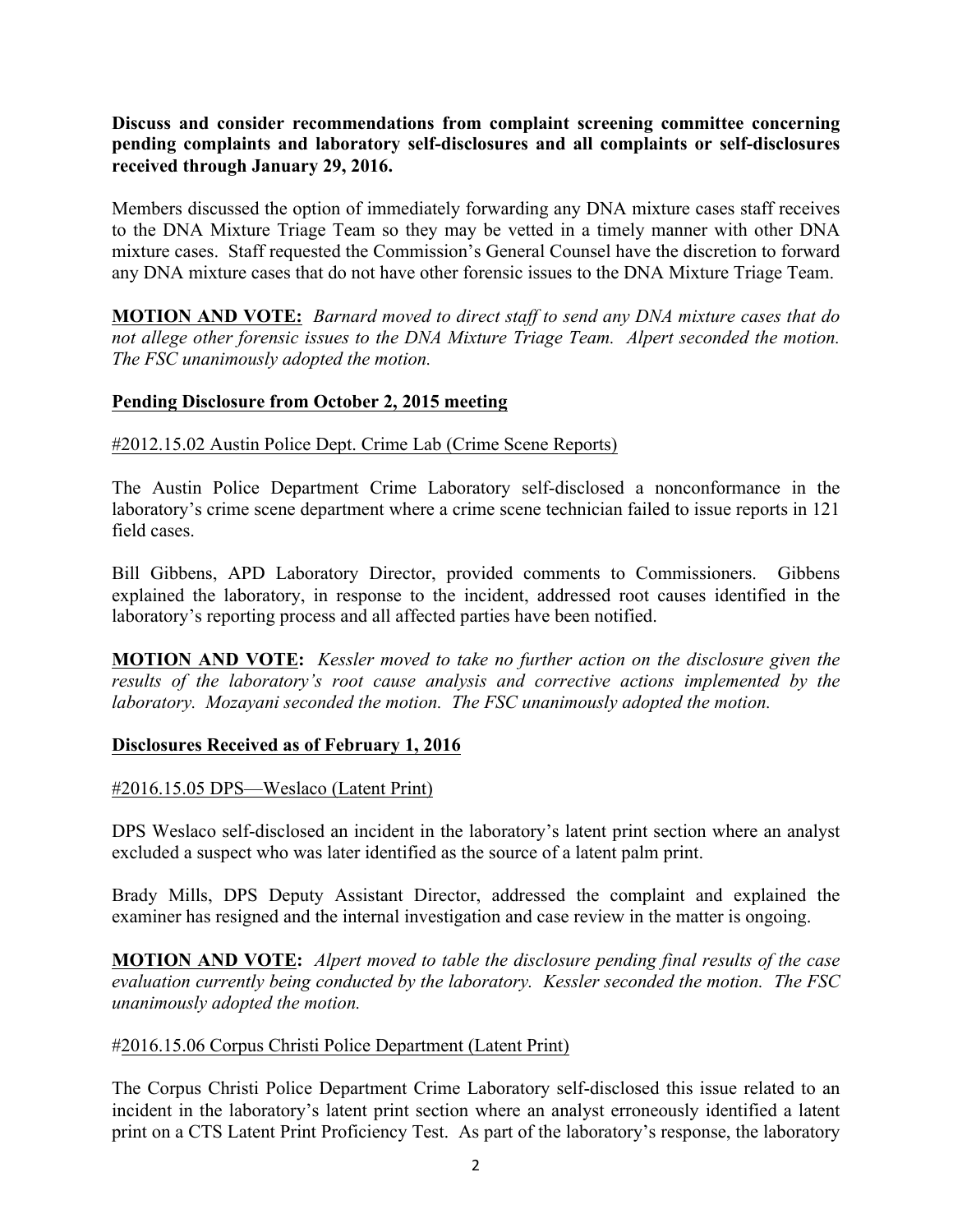director indicated no notification was sent to prosecutors about the incident because the issue was related to a proficiency test and not actual casework. Garcia and Commissioners discussed whether prosecutors should be notified when an analyst fails a proficiency test.

Several members of the public offered comments and discussion related to the notification issue, including Jack Roady, Galveston County District Attorney; Brady Mills, DPS Deputy Assistant Director; Tim Fallon, Bexar County Crime Laboratory Director; Inger Chandler, Harris County Conviction Integrity Unit Chief; Dawn Boswell, Tarrant County Conviction Integrity Unit Chief; and Dr. Norma Farley, Anatomic, Clinical and Forensic Pathologist in McAllen, Texas.

Some discussion participants expressed concern about the potential chilling effect disclosure of failed proficiency test results would have on an otherwise productive learning opportunity. After thorough discussion of the issue, Commissioners and prosecutors in attendance agreed notification is absolutely necessary, due to *Brady* and other obligations, even where an analyst makes a mistake or fails a proficiency test, assuming the failed proficiency test is not related to problems with the test itself.

**MOTION AND VOTE:** *Alpert moved to issue a letter to the laboratory advising the lab should notify the prosecutor when an analyst fails a proficiency test and explaining no further action related to the disclosure is necessary at this time in light of the root cause analysis and corrective action taken by the lab. Mozayani seconded the motion. The FSC unanimously adopted the motion.*

## **Complaints Received as of February 1, 2016**

#### #1116.15.14 Wilson (DPS—Houston, DNA)

Inmate Jackie Wilson filed this complaint, alleging a DPS (Houston) analyst issued a false and misleading report and gave false and misleading testimony regarding the DNA analyses performed in his case.

**MOTION AND VOTE:** *Alpert moved to refer the complaint to the DNA Mixture Triage Team because the allegations are related to DNA mixture interpretation. Mozayani seconded the motion. The FSC unanimously adopted the motion.*

#### #1117.15.15 Elam (Harris County District Attorney's Office, DNA)

Inmate Darius Elam, who was granted post-conviction DNA testing on fingernail clippings from the victim in his case, filed this complaint. The results excluded him as a contributor and identified another profile. The profile was run against CODIS but no hit was identified. Elam alleges the Harris County District Attorney has denied him relief by claiming they cannot eliminate the victim's DNA as the source of the profile. He further alleges the District Attorney's office falsified a latent print connecting him to the crime scene.

**MOTION AND VOTE:** *Kessler moved to refer the complaint to the DNA Mixture Triage Team because the allegations are related to DNA mixture interpretation. Alpert seconded the motion. The FSC unanimously adopted the motion.*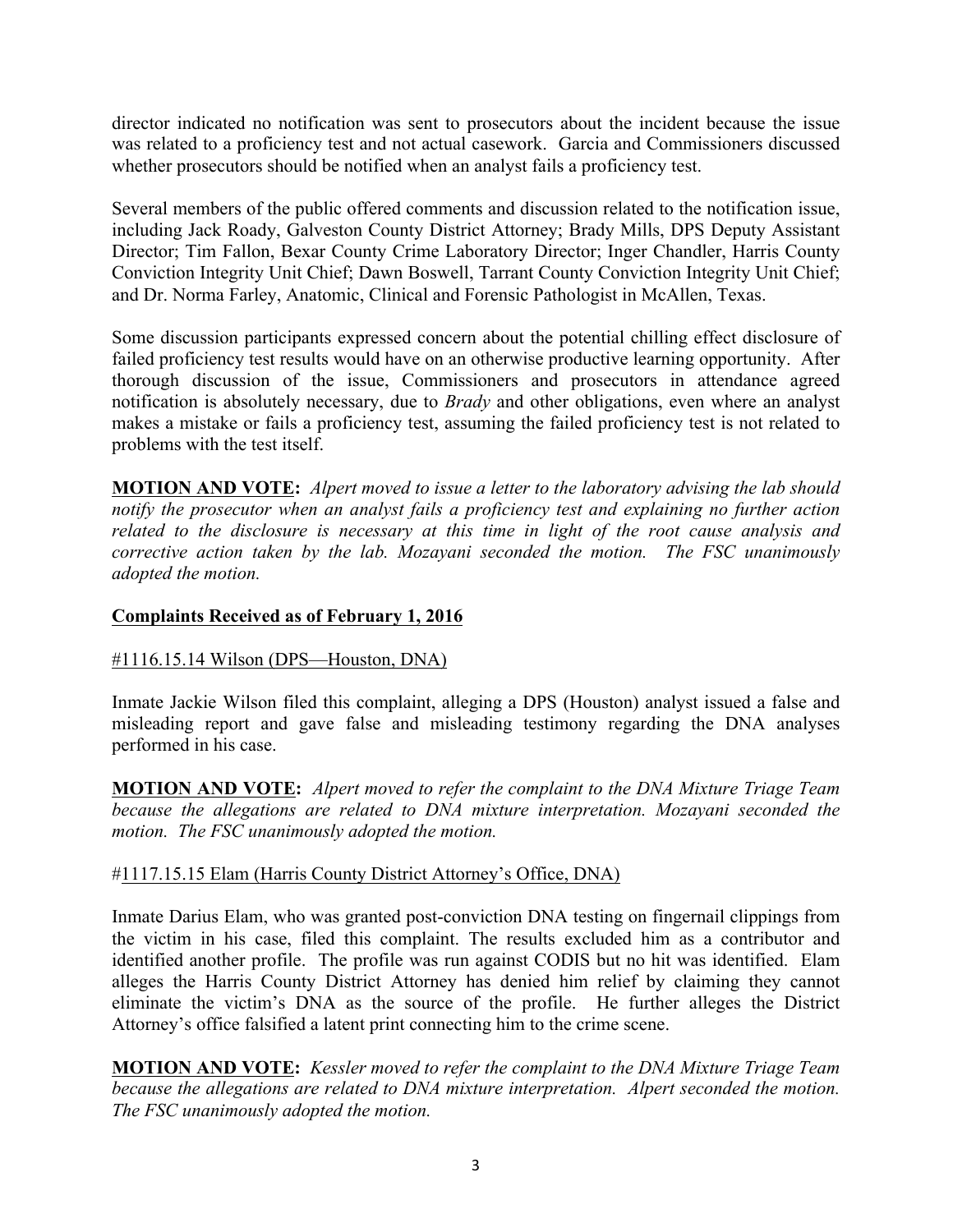## #1118.15.16 Cockerham (Southeast Texas Forensic Center, Dog-Scent lineup and Autopsy)

Inmate Mario L. Cockerham filed this complaint for a second time, alleging dog scent line-up evidence was used to convict him at trial and a pathologist's conclusions about the death of the infant in his case were incorrect and biased.

**MOTION AND VOTE:** *Kessler moved to dismiss the complaint because the Commission has previously addressed the complaint and the forensic issues have either been resolved or are beyond the Commission's jurisdiction. Lerma seconded the motion. The FSC unanimously adopted the motion.*

## #1119.15.17 Stephens (Austin Police Department, Controlled Substance)

Debra Stephens, a former APD employee, filed this complaint relating to a controlled substance case against defendant Steven Louis Vallejo, alleging APD Laboratory management reported false errors in the analysis of Vallejo's case to destroy her reputation.

**MOTION AND VOTE:** *Alpert moved to dismiss the complaint because allegations over which the Commission has any authority have already been vetted by ASCLD/LAB and the Commission. Hughes-Stamm seconded the motion. The FSC unanimously adopted the motion.*

## #1120.15.18 Spence (McClennan County DA's Office, DNA, Bite marks)

Jason Spence, son of David Spence, filed this complaint alleging the wrongful conviction of David Spence, Anthony Melendez and other defendants involved in the Lake Waco Murders, requesting DNA testing for Anthony Melendez and re-evaluation of the bite mark evidence used at his father's trial.

Several members of the public, including Jan Thompson, niece of one of the victims in the Lake Waco murder, Bernadette Feazell, paralegal and friend of Anthony Melendez, and Scott Ogle, attorney for Jason Spence, offered comments and expressed frustration with the delay in receiving results from further DNA testing in the Melendez case.

**MOTION AND VOTE:** *Kessler moved to dismiss the complaint because the Commission has no statutory authority to order DNA testing in any particular criminal case or to determine the status of testing at a particular time, and that the bite mark testimony case be included as part of the Bite Mark Panel review process. Alpert seconded the motion. The FSC unanimously adopted the motion.*

# #1121.15.19 Echols (DPS—Waco, Sexual Assault Kit/DNA)

Inmate Randy Virgil Echols filed this complaint alleging general misconduct by the Comanche County Sheriff's Office, the DPS (Waco) crime lab, and Hendricks Medical Center SANE Judith Lafrance, that led to his 2012 conviction for indecency with a child by contact.

**MOTION AND VOTE:** *Kessler moved to refer the complaint to the DNA Mixture Triage Team because the allegations are related to DNA mixture interpretation. Alpert seconded the motion. The FSC unanimously adopted the motion.*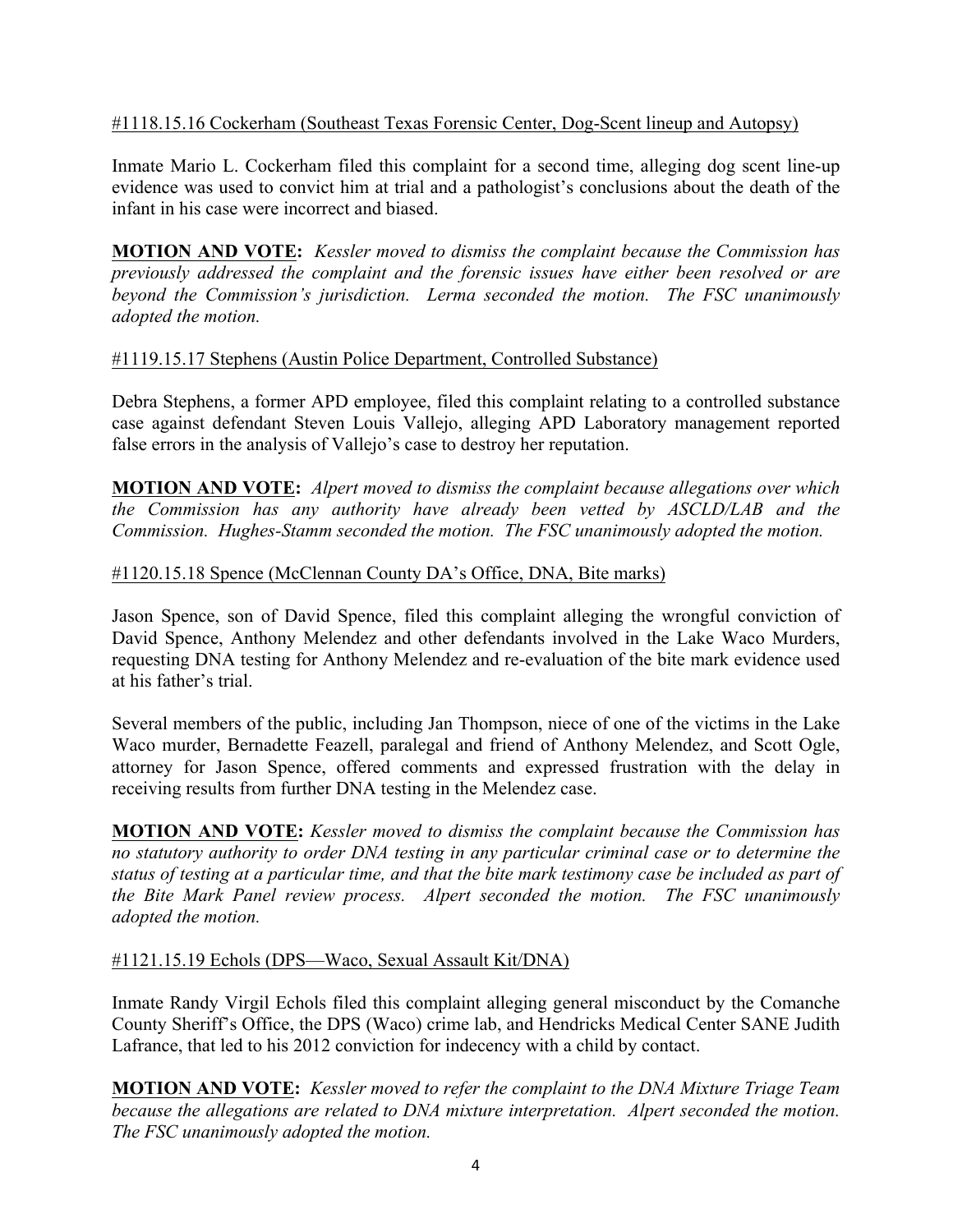## #1122.15.20 McCluer (Di Maio, Bullet Trajectory/Gunshot Wound)

Inmate Roger McCluer filed this complaint, alleging Dr. Di Maio negligently expressed an unsupported opinion related to bullet trajectory, gunshot wounds and other evidence presented at McCluer's trial.

**MOTION AND VOTE:** *Alpert moved to dismiss the complaint because the complaint falls outside the Commission's jurisdiction because it relates to the portion of an autopsy conducted by a medical examiner. Kessler seconded the motion. The FSC unanimously adopted the motion.*

Barnard recused himself from discussion and deliberation of this complaint because his laboratory performed the autopsy in the case, and Di Maio recused himself from discussion and deliberation of this complaint because he is the subject of the complaint.

### #1123.15.21 Brown (Fort Worth Police Department—Firearms/Toolmarks)

Inmate Jarnyl Brown filed this complaint alleging the Fort Worth Police Department Crime Laboratory misreported findings in a firearms/toolmarks report used to identify Brown as a shooter in his criminal case.

**MOTION AND VOTE:** *Kessler moved to dismiss the complaint because it contains no allegation of negligence or misconduct relative to the forensic analysis at issue in the case, and to direct staff to send a letter to the complainant providing contact information for the various innocence clinics in Texas. Barnard seconded the motion. The FSC unanimously adopted the motion.*

## #1124.15.22 Padilla (DPS—Austin, DNA)

Inmate Guadalupe Padilla filed this complaint requesting additional DNA testing by DPS (Austin). Padilla alleges additional testing would exclude him as the perpetrator in the aggravated sexual assault of a child and indecency with a child cases for which he was convicted in 1996 and 1997 and is currently serving a 37-year sentence.

**MOTION AND VOTE:** *Alpert moved to refer the complaint to the DNA Mixture Triage Team because the allegations are related to DNA mixture interpretation. Lerma seconded the motion. The FSC unanimously adopted the motion.*

## #1124.15.23 Pinion (Tarrant County DA's Office, General Innocence Allegation)

Inmate Melvin Pinion filed this complaint requesting review of all the evidence used to convict him at his 2011 trial for indecency with a child, including video photos of the victim that were presented in the courtroom throughout the trial.

**MOTION AND VOTE:** *Kessler moved to dismiss the complaint for failsure to state an allegation of negligence or misconduct relative to a forensic analysis. Lerma seconded the motion. The FSC unanimously adopted the motion.*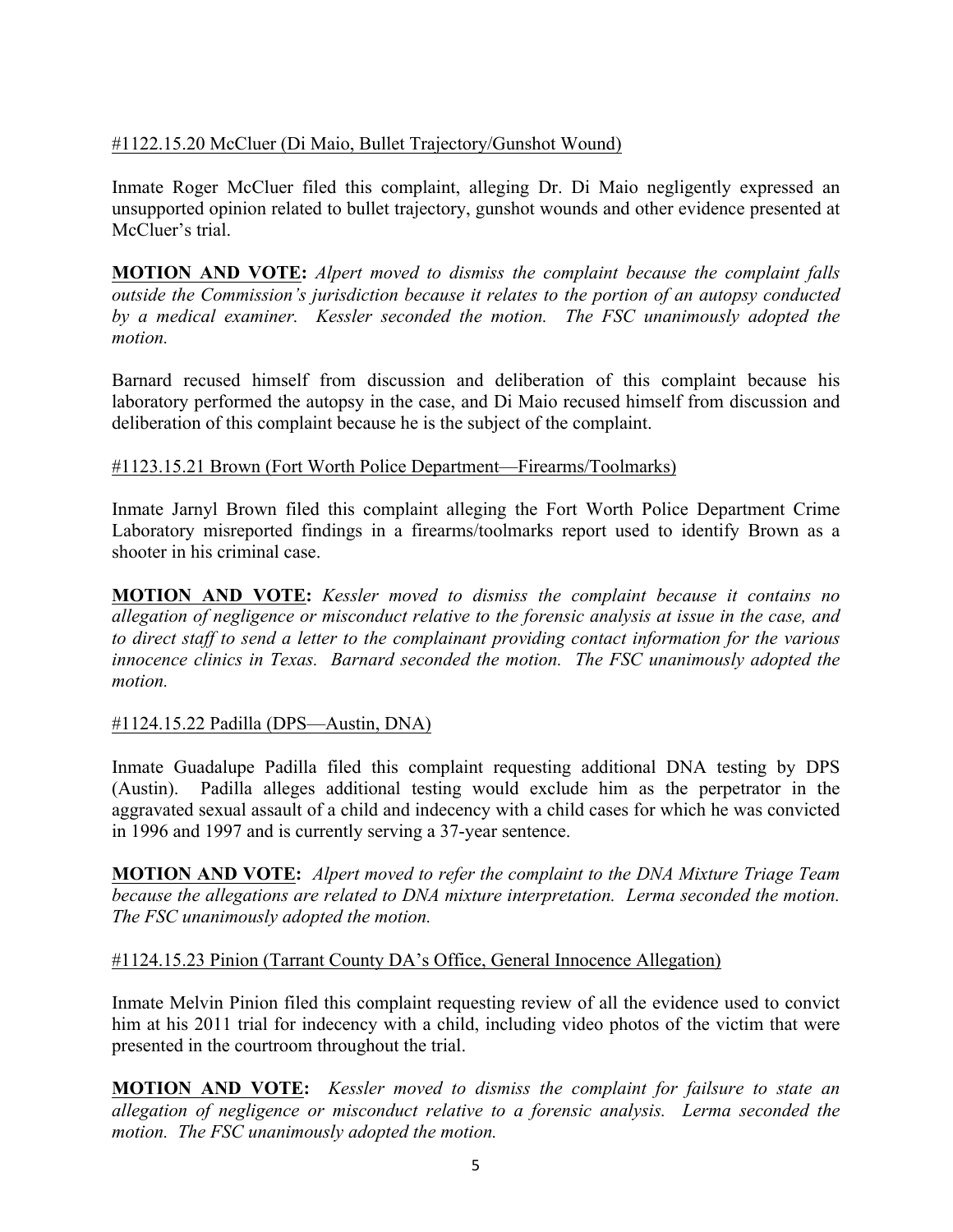Alpert recused himself from discussion and deliberation of this complaint because his office prosecuted the case.

### #1126.16.01 Ervin (Laboratory Unknown, DNA)

The sister of inmate Frederick Ervin, Catrice Nelson, filed this complaint alleging Jasper County District Attorney's Office and Jasper County Clerk's Office will not provide copies of DNA testing records that were used to convict Ervin at his trial.

**MOTION AND VOTE:** *Alpert moved to dismiss the complaint for failure to state an allegation of negligence or misconduct relative to a forensic analysis at issue in the case. Lerma seconded the motion. The FSC unanimously adopted the motion.*

Members directed staff to forward the complaint to the DNA Mixture Triage Team so they may research whether there is any DNA mixture evidence in the case.

#### #1127.16.02 Rodgers (IFL—Euless, Firearms/Toolmarks)

Chaz Rodgers, mother of victim Anthony Hudson who was shot and killed in 2012, filed this complaint. Rodgers believes defendant Devon Candler, who was convicted in Hudson's death, was wrongfully convicted due to faulty firearm/toolmark analysis and suppressed evidence and seeks closure in her son's death.

**MOTION AND VOTE:** *Kessler moved to recommend the full Commission dismiss the complaint given the materials and response provided by the laboratory and to provide a copy of the laboratory's response to the Complainant. Alpert seconded the motion. The FSC unanimously adopted the motion.*

#### #1128.16.03 Downs (DPS—Austin, DNA)

.

Inmate James Downs filed this complaint alleging police illegally drew a blood sample from him and that DPS (El Paso) and DPS (Lubbock) crime labs and other law enforcement agencies made mistakes in the chain of custody and handling of the biological and other forensic evidence used to convict him for aggravated sexual assault of a child and kidnapping.

**MOTION AND VOTE:** *Alpert moved to refer the complaint to the DNA Mixture Triage Team because the allegations are related to DNA mixture interpretation. Lerma seconded the motion. The FSC unanimously adopted the motion.*

#### #1129.16.04 De La O (Bexar County Crime Laboratory, DNA/Paternity)

Inmate Carlos V. De La O filed this complaint alleging Bexar County DNA analyst Erin Reat did not follow proper protocols for the paternity testing that identified Mr. De La O as the father of an aborted fetus following the sexual assault of a 14-year girl. Mr. De La O requests further testing that would allegedly prove he is not the father.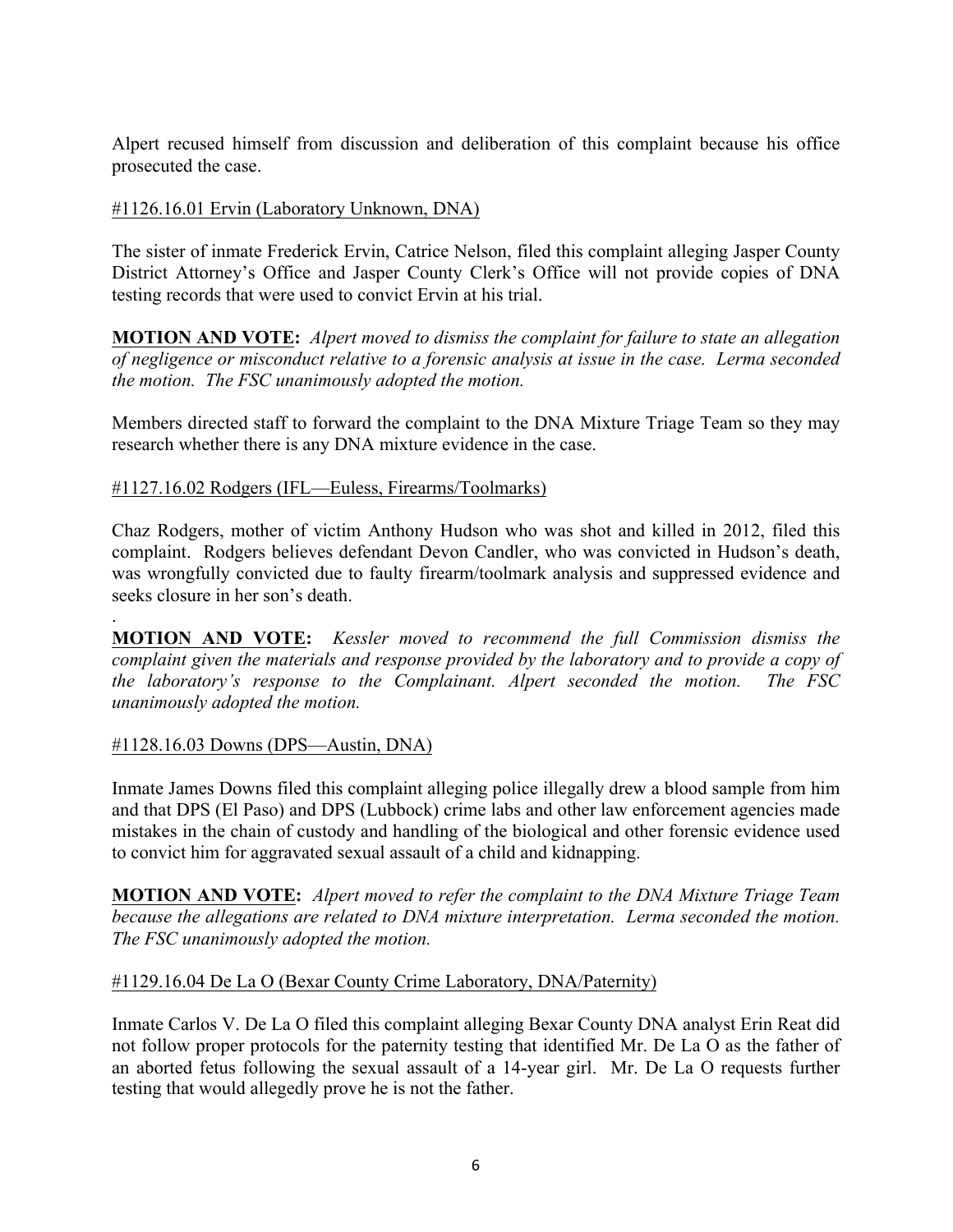**MOTION AND VOTE:** *Alpert moved to dismiss the complaint because the allegations were not supported by the materials provided in the laboratory's response. Hughes-Stamm seconded the motion. The FSC unanimously adopted the motion.*

### #1130.16.0 Webb (Pathologist Suzanna Dana, Blood Spatter Analysis)

Inmate Marlin Wayne Webb filed this complaint alleging pathologist Dr. Suzanna Dana was not qualified to render the blood spatter analysis opinion she gave at Webb's capital murder trial.

**MOTION AND VOTE:** *Alpert moved to recommend the full Commission dismiss the complaint because it contains no allegation of negligence or misconduct related to the forensic analysis at issue in the case. Kessler seconded the motion. The FSC unanimously adopted the motion.*

**MOTION AND VOTE:** *Alpert moved to refer questions regarding the appropriate categorization of blood spatter analysis to the Commission's Licensing Advisory Committee. Hughes-Stamm seconded the motion. The FSC unanimously adopted the motion.*

### #1131.16.06 James (DPS—Houston, DNA)

Inmate Lawrence James, Jr. filed this complaint alleging the DPS (Houston) crime lab and other law enforcement agencies conspired to plant biological evidence that falsely incriminated him in his 2012 murder conviction.

**MOTION AND VOTE:** *Alpert moved to dismiss the complaint for failure to state an allegation of negligence or misconduct related to the forensic analysis at issue in the case. Kessler seconded the motion. The FSC unanimously adopted the motion.*

**Discuss status and any updates for crime laboratory accreditation program, including adoption of amended rules from October 2, 2015 and December 2, 2015 FSC meetings and discussion of 37 Texas Administrative Code Part 15, Chapter 651 for review of laboratory provisional accreditation requirements.** 

Tomlin reported that administrative rules and changes adopted by the Commission related to the transfer of accreditation authority from DPS to the Commission have now been adopted and published in the Texas Administrative Code.

Tomlin and members discussed provisional accreditation requirements. DPS agreed to select an independent auditor (someone from outside the DPS laboratory system) to meet the independent audit requirement for provisional Commission accreditation.

Commission staff plans to publish a list of approved assessors that laboratories may use in the event they need to meet the independent audit requirement for provisional accreditation by the Commission.

**Discuss licensing advisory committee establishment, including selection of members, scheduling of additional meetings and next steps.**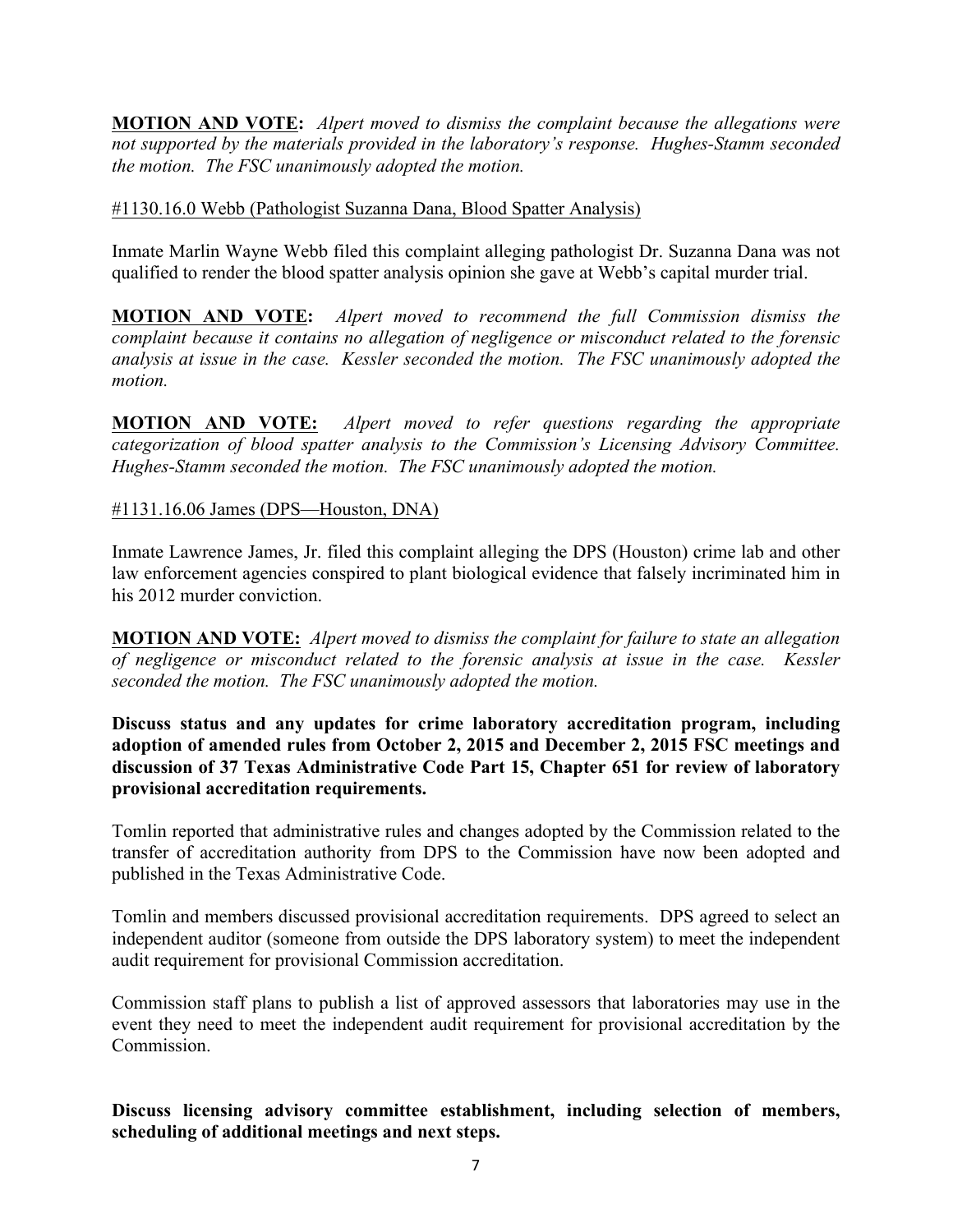Greg Hilbig, Licensing Advisory Committee Chair, briefed Commissioners on the Licensing Advisory Committtee's February 11, 2016 meeting. Hilbig explained a subcommittee was formed to review legal/legislative requirements for licensing in Texas and to enumerate baseline requirements. Committee members will begin reviewing examinations and other requirements for currently existing certification bodies. The Committee will meet again the day prior to the Commission's next quarterly meeting and before each Commission quarterly meeting thereafter.

**Discuss Rio Grande Identification Project progress, including teleconferences and collaboration efforts with EAAF (11/6/2015), UNT (11/4/2015), FBI (10/27/2015), and JP Training Center (10/28/2015), status of comparison of EAAF reference samples to UNT local databank, development of MOU with instruction and requirements about crossreferencing samples between BODE (which houses EAAF DNA databank) and UNT's local databank of missing person samples, organization of future collection of reference samples in each country to be submitted by an investigative agency that satisfies federal requirements, and other next steps.** 

Garcia provided an update on the Rio Grande Identification Project and the Commission's fulfillment of the mandate thus far. Garcia explained she consulted with Dr. Norma Farley, a pathologist in McAllen (present at the meeting) on several issues. A Memorandum of Understanding between the FSC, UNTHSC and EAAF of Argentina has been drafted. Major issues surrounding the project are how to disseminate information when hits are found, and keeping the anonymity of persons who submit reference samples. The local CODIS database at UNT will be used for identification for the initial group of reference samples from EAAF.

Garcia related that training for Justices of the Peace needs to happen. Dr. Farley is working on a process for working with the JOP's on a protocol when a body is obtained. Some investigative agencies do not realize that they are supposed to collect DNA at the scene when a body is discovered. This needs to be corrected.

Members discussed the issue of fake ID's. They are easily obtained in Mexico. For example, Guatemalans are getting fake ID's in Mexico so that if they get caught by immigration, they get returned to Mexico instead of all the way back to Guatemala. UNTHSC's results are not always accepted by other countries as the final word in connection with identification.

Garcia asked if any countries have refused to accept bodies. So far, none have refused to accept bodies, but they have refused to pay to have remains sent back. To date, bodies have gotten back where they belong; pauper's graves have only had to be used 2-3 times/year. NAMUS is a missing persons database that can be searched.

There is a conflict in the Code concerning the cremation of unknown remains. Garcia stated that since FSC can make legislative recommendations, and that conflicts will be addressed.

**Update from Texas Association of Crime Laboratory Directors, including discussion of 37 Texas Administrative Code, Part 15, Chapter 651 pertaining to the provisional accreditation requirements.**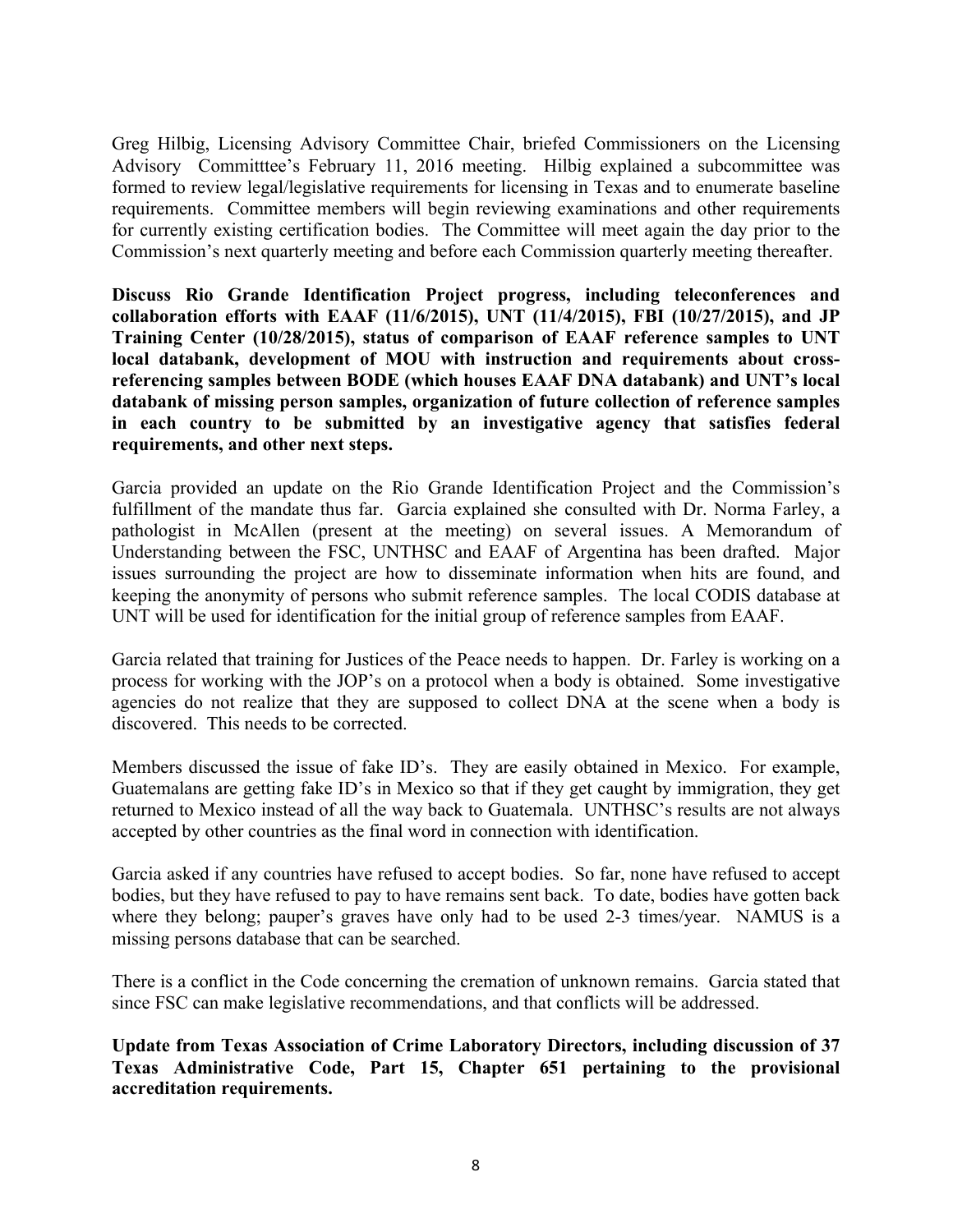Gibbens provided Commissioners with a brief update from the Texas Association of Crime Laboratory Directors. He related that Linda Johnson retired, and that Sue Howe has been elected as the new TACLD Secretary. Roger Kahn will serve as the new TACLD President**.**

### **Update on Retrograde Extrapolation Education Project.**

Alpert reported he is working with Robert Johnson, Chief Toxicologist, Tarrant County Medical Examiner's Office, and Chris Heartsill, Quality Manager, Tarrant County Medical Examiner's Office, to develop a written document for guidance on retrograde extrapolation issues. The Tarrant County District Attorney's Office also provided a 2-day training for prosecutors in their office related to retrograde extrapolation issues. If appropriate resources are available, Alpert would like to provide the training elsewhere in the State. Alpert will update Commissioners on progress at the Commission's next quarterly meeting.

### **Update from Hair Microscopy Panel, including notification recommendations, finalization of notification letters and communication of same to stakeholders; update on transcript review, distribution of workload and training for clinic/law firm participants, discussion of next steps/finalization of review.**

Vilbas provided an update on new cases in which notification is taking place and related that many analyst responses are influenced by poor quality questions from attorneys.

**MOTION AND VOTE:** *Alpert moved to send notification letters in the Kiser, Cordero, Cook/Henry and Solomon/Hawkins cases recommended by the hair panel. Barnard seconded the motion. The FSC unanimously adopted the motion.*

### **Update from Blazek (SWIFS–Firearms/Tool Marks) #14-08 investigative panel, including reconsideration of professional negligence analysis, communications with AFTE and discussion of issuance of final report.**

Garcia provided a brief update on the investigation, and Commission members directed staff to draft a final report in the matter for review by the Commission at its next quarterly meeting.

### **Update from Bell County (Forensic Video Analysis) #14-1 investigative panel, including review, deliberation and adoption of final report.**

Barnard gave the background of the case and indicated that the peer reviewer's report was received just yesterday. Garcia will draft the final report on this case prior to the next quarterly meeting; at this point she has not spoken to the Bell County DA about the new report. Dan Mills, who performed the peer review, was provided only with Knox's revised post-conviction report and NOT the one used at Powell's trial.

Kessler remarked that it appears we are with video analysis at the same place we are with bite marks- a lack of criteria. Garcia related that Mills said qualified analysts should reach the same conclusions reliably within a reasonable margin of error (i.e., no more than 1-2 inches depending on the case.)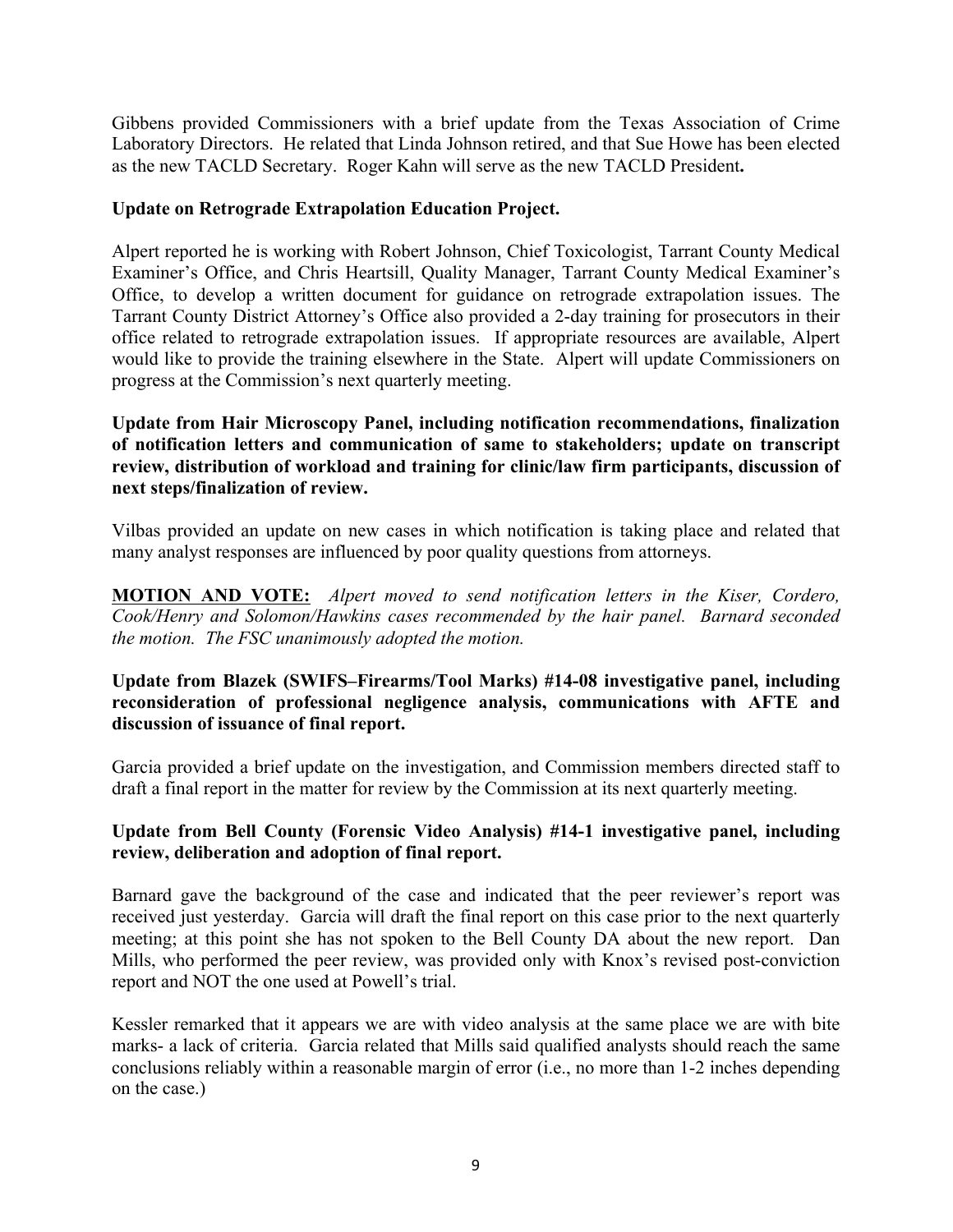Alpert inquired as to what steps Powell's attorney (Reaves) has taken in this case so far. Garcia said that the DA informed Powell and Reaves of the conflicting reports.

**Update from Bite Mark Panel (Chaney–National Innocence Project) #1109.15.07, including report from November 16, 2015 meeting in Dallas; analysis of integrity and reliability per statutory requirement; case identification process and progress; communications with American Board of Forensic Odontology, other members of the forensic odontology community and criminal justice stakeholders; discussion of issuance of final report.** 

Garica presented a Power Point that was also presented on February 11, 2016 at the Bite Mark Panel meeting. She explained that the FSC's jurisdiction is bifurcated depending upon whether a certain scientific discipline is accredited or not.

Kessler's focus at the previous meeting was on research being done in the discipline; the uniqueness of human dentition is less important than the ability (or inability) of human skin to accurately record a bite. Statements of individual identification and statistical weight of bite marks are scientifically unsupportable. In this way, bite mark analysis is much like hair analysis.

Garcia showed the ABFO Decision Tree and relates that the way ABFO is structured makes changes very slow to happen. Some specific studies and research were reviewed. Distortion is a big problem with bites to human skin. The Pretty/Freeman study was a major catalyst for the Committee's recommendations. Freeman is the president elect of the ABFO; Pretty is not a member as he is from the UK

The consensus was that the ABFO needs to establish some clear criteria and guidelines relative to human bite marks on skin, and to test the reliability of same; be able to distinguish between adult and child bite marks; and revise their decision tree (this cannot be done until the first two items are done).

The research should not be done by the ABFO- it should be done by an outside organization and supported by the ABFO. The discipline should have proficiency testing but there are currently no criteria in place on which to base the testing. The panel wants to develop a model for retroactive case review. Dr. Senn offered forensic odontologists to assist with case review.

Garcia will seek an AG opinion concerning the current admissibility of bite marks in court. Dr. Senn stated that only 10-15% of bite mark cases have usable evidence. Dr. Wright expressed concern about the use of bite marks in cases concerning abused children. Garcia stated that FSC's jurisdiction is in criminal cases only.

Dr. Farley spoke briefly about her use of bite marks, which usually involves differentiating between adult and child marks.

**MOTION AND VOTE:** *DiMaio moved to accept the bite mark panel's recommendations. Alpert seconded the motion. The FSC unanimously adopted the motion.*

## **Status of DNA Mixture Interpretation Review, including:**

- **a. Laboratory progress—protocols, case reviews and training;**
- **b. Process flowchart and TDCAA notice;**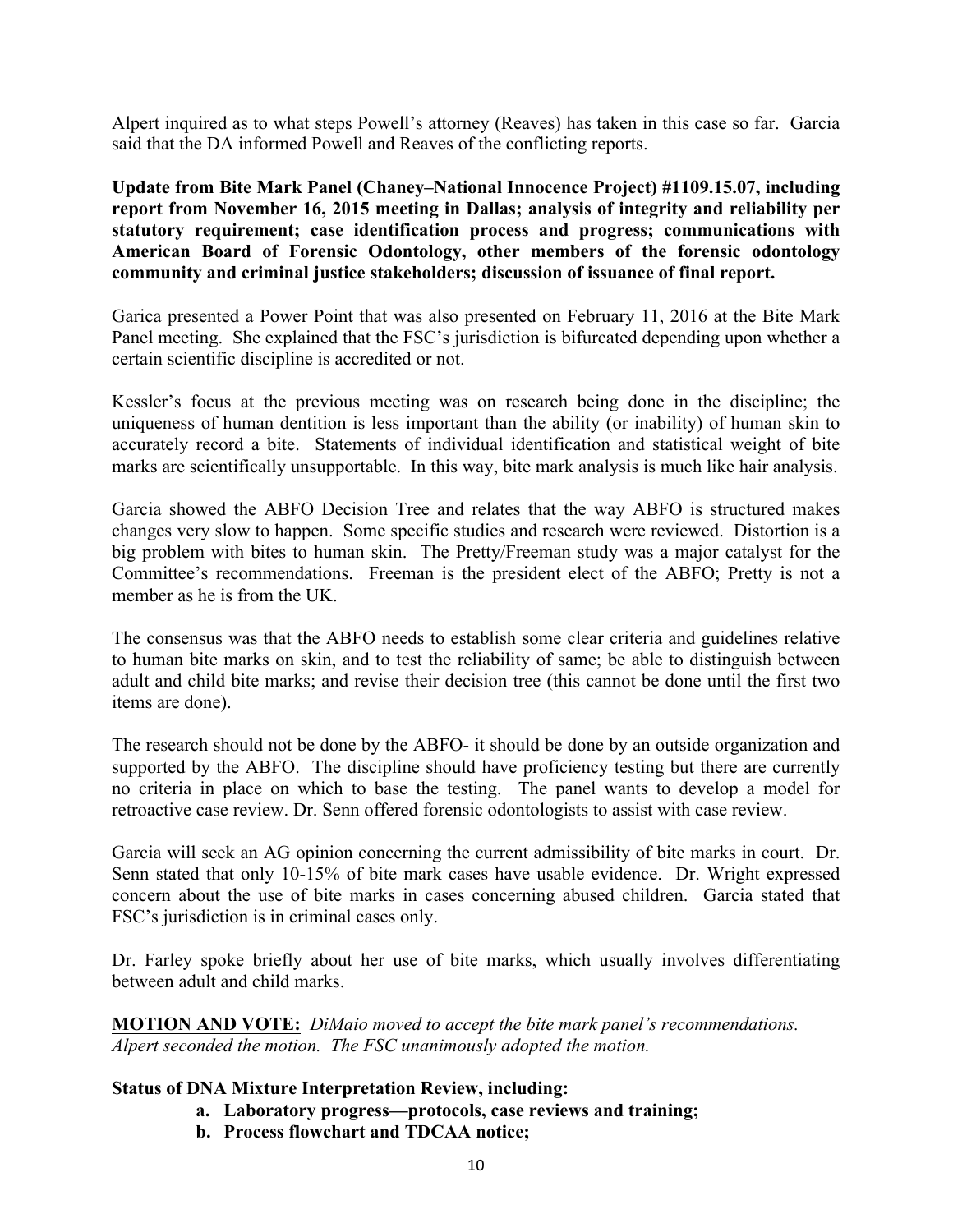- **c. DNA Mixture Interpretation Subcommittee on Notification meetings in Austin;**
	- **i. October 26**
	- **ii. November 13**
	- **iii. December 11**
- **d. Guidance for public dissemination;**
- **e. Training for lawyers and scientists; and**
- **f. Resources, including grants received for training from Court of Criminal Appeals.**

Garcia provided an update on the DNA review. She receives calls from all over the country about what is going on in Texas, and said that Texas labs have risen to the occasion in addressing the issues. Garcia is often asked to give presentations and informed the commission about upcoming DNA training sessions.

Wicoff described the screening chart and process he uses for the DNA mixture case review. He has 200 cases so far and is currently being assisted by law students. Judge Hervey has been very helpful in getting notices posted in prisons.

Dawn Boswell shared the form she uses, criteria and review process for her DNA cases; Garcia supported using a similar form in all counties. Boswell proceeds only with CPI cases and has about 150 from an original starting list of over 8,000. Bexar County reported similar numbers.

## **Update on arson case review and IAAI endorsement article for the "Texas" disciplinespecific review model.**

State Fire Marshall Chris Connealy addressed the Commission and stated that the Science Advisory Workgroup (SAW) is in its fourth year and that the review of SFMO arson cases is complete. From now on, cases will be reviewed annually. Commissioners discussed IAAI's endorsement of the Texas approach to statewide case reviews.

Wylie Fire Marshall, Steve Seddig, thanked the Commission for funding a portion of the training for fire investigators at SHSU live burn exercises

## **Report from National Commission on Forensic Science, including report from December 7- 8 Commission meeting.**

Di Maio provided a brief update on recent activities by the National Commission on Forensic Science.

## **Report from Organization of Scientific Area Committees, including January meetings in Leesburg, VA.**

Garcia provided a brief update on this agenda item.

## **Report on various recent and upcoming conferences.**